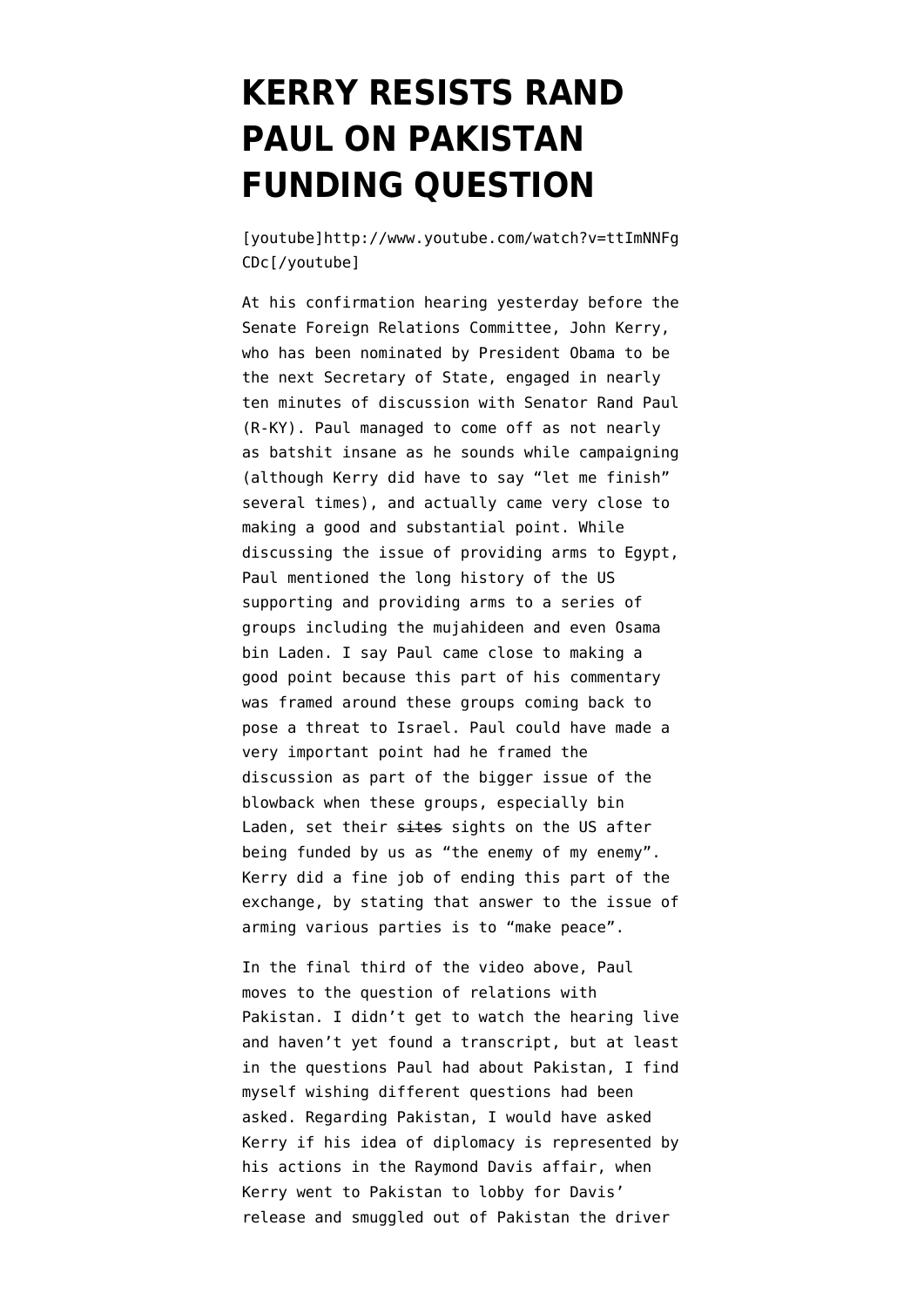of the diplomatic vehicle that struck and killed a Pakistani civilian while attempting to rescue Davis from the site where he had shot and killed two Pakistanis. I also would have asked Kerry what steps he had taken personally to follow up on his pledge to Pakistan that Davis would be subject to a criminal investigation for the killings in Lahore.

Instead, Paul asked Kerry whether he would condition financial aid to Pakistan on the release of Dr. Shakeel Afridi. Neither Paul nor Kerry mentioned or condemned the vaccination ruse in which the CIA employed Afridi or the damage that ruse has done in terms of reduced polio vaccination rates and murdered health workers who were administering the polio vaccine. Instead, both lamented that someone who had helped the US to find bin Laden would find himself in jail. Kerry, however, stated that withholding aid would be the wrong approach. From the [New York Times:](http://www.nytimes.com/2013/01/25/us/politics/kerry-links-economic-and-foreign-policy-at-hearing.html?ref=politics)

> On Pakistan, Mr. Kerry said he had talked to Pakistani leaders about the Pakistani doctor who has been imprisoned for assisting the C.I.A.'s effort to track Osama bin Laden.

"That bothers every American," said Mr. Kerry, who said that he was nonetheless opposed to cutting aid. "We need to build our relationship with the Pakistanis, not diminish it," he said.

## [Dawn](http://dawn.com/2013/01/25/aid-cut-to-pakistan-will-be-unkind-argues-kerry/) went into more detail on the exchange:

It was Senator Rand Paul, a new Republican face in the committee, who suggested cutting US aid to Pakistan "if they do not release Dr Shakil Afridi" who, he said, was imprisoned for helping the CIA in locating Osama bin Laden. The Al Qaeda leader was killed in a US military raid on his compound in Abbottabad on May 2, 2011.

Mr Kerry informed the senator that he